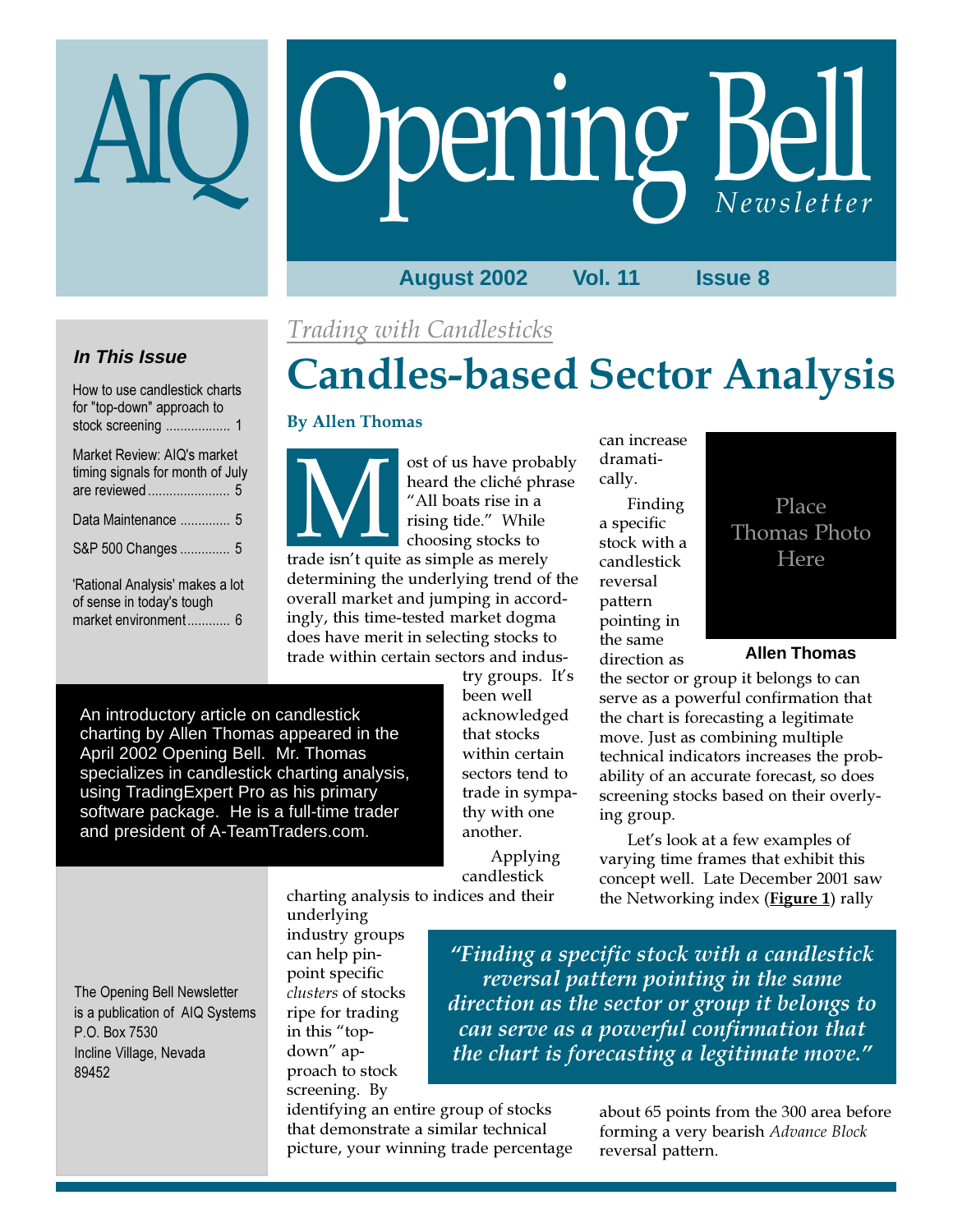#### AIQ Opening Bell August 2002

shorter real bodies as well as pro-The Advance Block reversal pattern is made up of three white candlesticks with increasingly gressively longer upper shadows. This is a graphic depiction of a stock that is losing its upward momentum as the price closes farther off its high each day. This pattern gives excellent short selling signals when the market is in an established downtrend.

With the appearance of the Advance Block pattern predicting a trend reversal at a lower high than the last advance in early December, one could almost forecast the head and shoulders top forming as well. The Networking group has a bearish chart.

Now that we've identified a group with a rather bearish daily chart, we want to find individual issues within the group that would make for profitable low-risk shorts. Figure 2 shows us one such example.

On the same day that the Networking group had completed its reversal pattern, JDS Uniphase (JDSU) also developed a bearish pattern known as a Bearish Engulfing





Pattern. This is a two-day pattern

where a large black candle "engulfs" the real body (a real body is the price difference between the open and close) of the previous trading session.

exhaustion of the bullish camp as

"The Advance Block reversal pattern gives excellent short selling signals when the market is in an established downtrend."

This pattern is indicative of the



**Figure 2.** JDSU candlestick chart showing Bearish Engulfing pattern followed by steep decline

prices begin by gapping up over the previous day's close only to fall lower than the previous open, turning fresh longs into fresh losers.

In addition to the candle formation, JDSU had completed a 5/8ths Fibonacci retracement from the intra-day high on December 5 through the low on December 20. Often times, a counter-trend rally or sell-off moves between the Fibonacci zones of 3/8ths and 5/8ths before resuming the more primary trend, which in this case was clearly downward.

Fibonacci retracements can be a bit subjective depending on your starting and ending points. I tend to simply use the relative high and low points of a stock's recent price swings, looking for significant patterns to develop in the "zone" between the 3/8ths and 5/8ths retracement.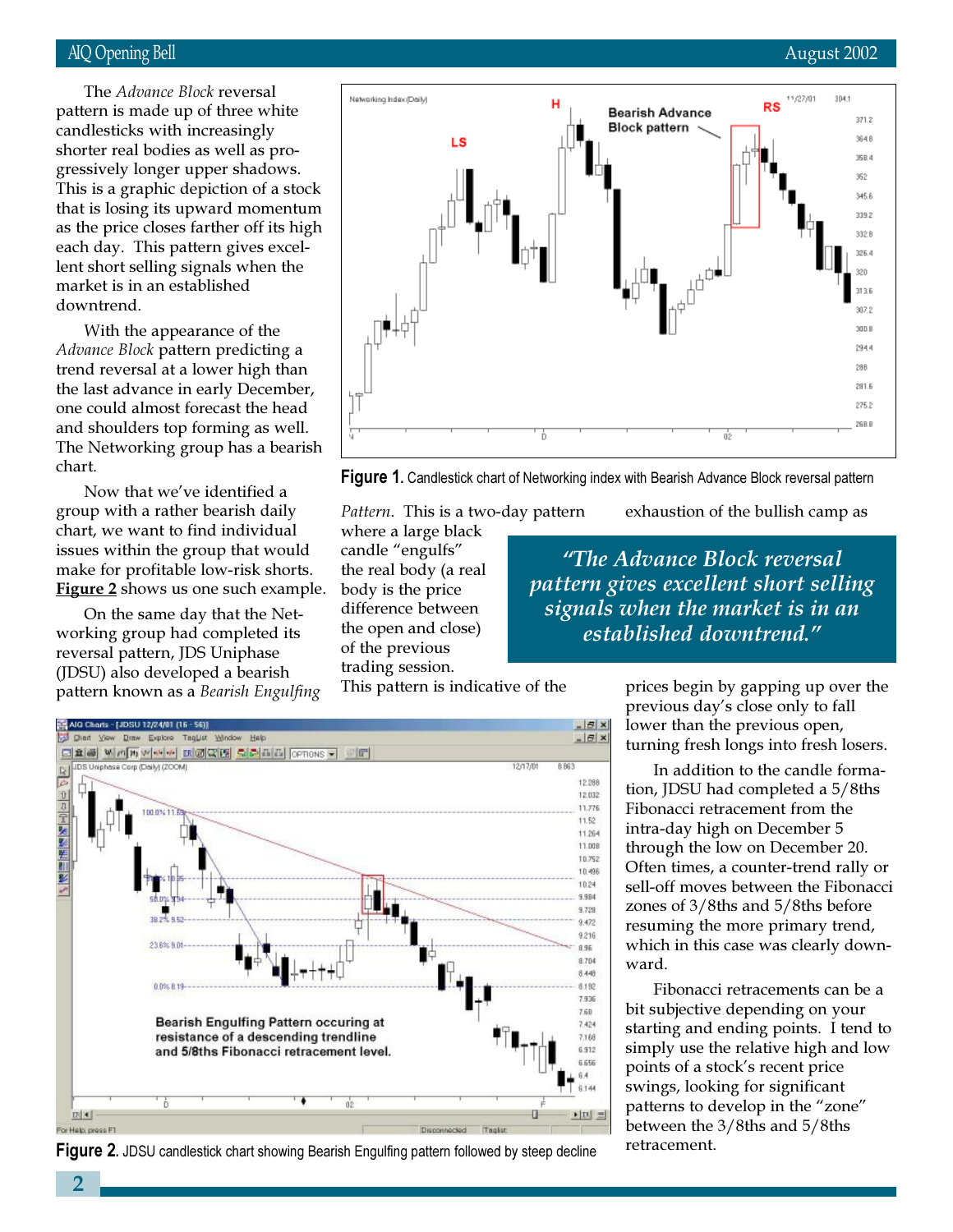The final bearish element in JDSU was that the upper shadow of the engulfing candle touched but didn't break the resistance trendline drawn from the peak in November 2000.

The ensuing decline saw the price fall over an eight-week period from just under \$10 to \$4.75, a 50% plus gain for swing traders patient enough to have ridden the entire move. Note that during the time JDSU was declining, its corresponding index chart failed to form a bullish reversal pattern, suggesting that the bleeding within the parent group wasn't about to stop anytime soon .

One of the nice features of AIQ's TradingExpert Pro is the ability to overlay charts. By displaying the networking group and JDSU charts simultaneously, the impending trend change appears even more obvious and valid.

**Figure 3** shows a chart of Ciena (CIEN), another of the networking stocks, during the same time frame. On January 4 to January 8, a bearish reversal pattern called an Evening Star was formed. This is one of the



Figure 3. Candlestick chart of Ciena showing Evening Star bearish reversal pattern followed by 50% decline in stock price.

most reliable of the candlestick reversal patterns.

The Evening Star is made up of three candles. The first is a long white candle that closes near its high and gives the appearance that the bulls are running and in charge.

This candle is followed, however, by a small real-bodied candle, either black or white, that gaps up away from the close of the previous day, and indicates a slowing of the bullish momentum as traders are unable to advance the price much higher than the previous session.

The final candle in this pattern is a long black candle that may gap lower at the open and closes well within the range of the first long white candle. More detailed descriptions of the Evening Star and the Advance Block patterns can be found in the April 2002 and May 2002 Opening Bells.

In the May issue of the Opening Bell, we took a detailed look at this pattern along with some trading rules to implement. One of the guidelines discussed was to wait for some positive retracement after an Evening Star has formed before initiating a short position. This not only reduces your risk since it places your short entry closer to your stops, but also aids the practical consideration of shorting with the uptick rule.



**Figure 4.** Hourly candlestick chart of SOX with Doji Evening Star followed by rapid price decline.

3

## August 2002 AIQ Opening Bell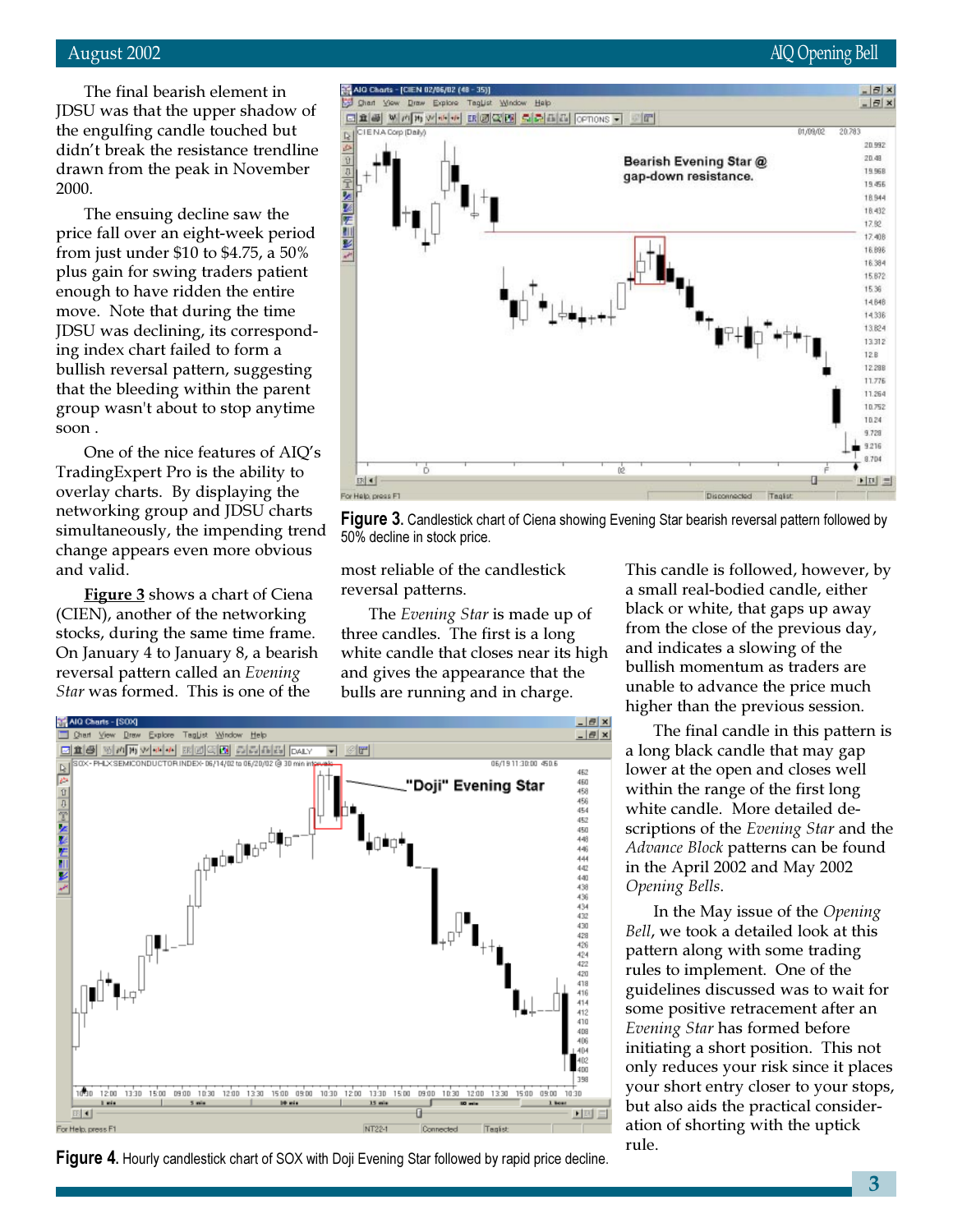#### AIQ Opening Bell August 2002

\$16. In a little over a month, the Following Ciena's Evening Star pattern, the price gapped higher allowing shorts to be entered around price was nearly halved as the network sector was in meltdown mode and CIEN was melting along with it.

Our final pair of charts demonstrates the technique of group/stock matching on an intra-day interval. In the middle of June of this year, the 30-minute chart of the semiconductor group ( $Figure 4$ ) formed a classic Evening Star variant called a "Doji" Evening Star (a Doji candle is one where the opening and closing price are the same).

An Evening or Morning Star with a Doji as part of the pattern can be especially effective in signaling an upcoming reversal in the price trend. The Doji candle signals a stalemate between bulls and bears and serves as a yellow flag to longs when they develop following an extended price advance.

When the indecisiveness of the Doji is followed by a long black candle, confirmation of the trend change is complete.

David Vomund, Publisher G.R. Barbor, Editor P.O. Box 7530 Incline Village, NV 89452

AIQ Opening Bell does not intend to make trading recommendations, nor do we publish, keep or claim any track records. It is designed as a serious tool to aid investors in their trading decisions through the use of AIQ software and an increased familiarity with technical indicators and trading strategies. AIQ reserves the right to use or edit submissions.

While the information in this newsletter is believed to be reliable, accuracy cannot be guaranteed. Past performance does not guarantee future results.

For subscription information, phone 1-800-332-2999 or 1-775-831-2999.

© 1992-2002, AIQ Systems



Figure 5. 30-min. candlestick chart of Novellus showing bearish Evening Star pattern which is followed by reversal to downside and price slide that lasted for two days.

After peaking in the 460 area, the semiconductor index began to selloff rather dramatically back to near the 400 level, the base from where the rally began.

This was a crystal clear warning to those who were long the semiconductors that it was time to book profits. Short sellers could

watch for an entry once the pattern was confirmed with momentum divergence or trendline violation.

**Figure 5** shows a very similar pattern forming in Novellus (NVLS) with a break of an ascending trendline around \$38. An aggressive approach would be to short any gapup or positive retracement immediately following completion of the pattern with stops set just over the high of the pattern, or in this case, at \$39.25.

Once NVLS violated the ascending trendline and confirmed the bearish Evening Star reversal, a twoday selling spree brought the price

down over \$5, a very nice move considering it originated off of a 30 minute chart.

When used correctly, candle-

"An Evening or Morning Star with a Doji as part of the pattern can be AIQ Opening Bell Newsletter uses that it especially effective in signaling an upcoming reversal in the price trend."

> sticks serve as a powerful tool in "top-down" sector analysis. Performing candlestick analysis on sectors or groups aids in identifying early stages of rotation. By searching for reliable reversal patterns in both the stock charts and their corresponding industry groups, you'll have a higher percentage of winning trades while avoiding false signals from rogue isolated chart patterns.

Allen Thomas can be reached by visiting his web page at www.A-TeamTraders.com.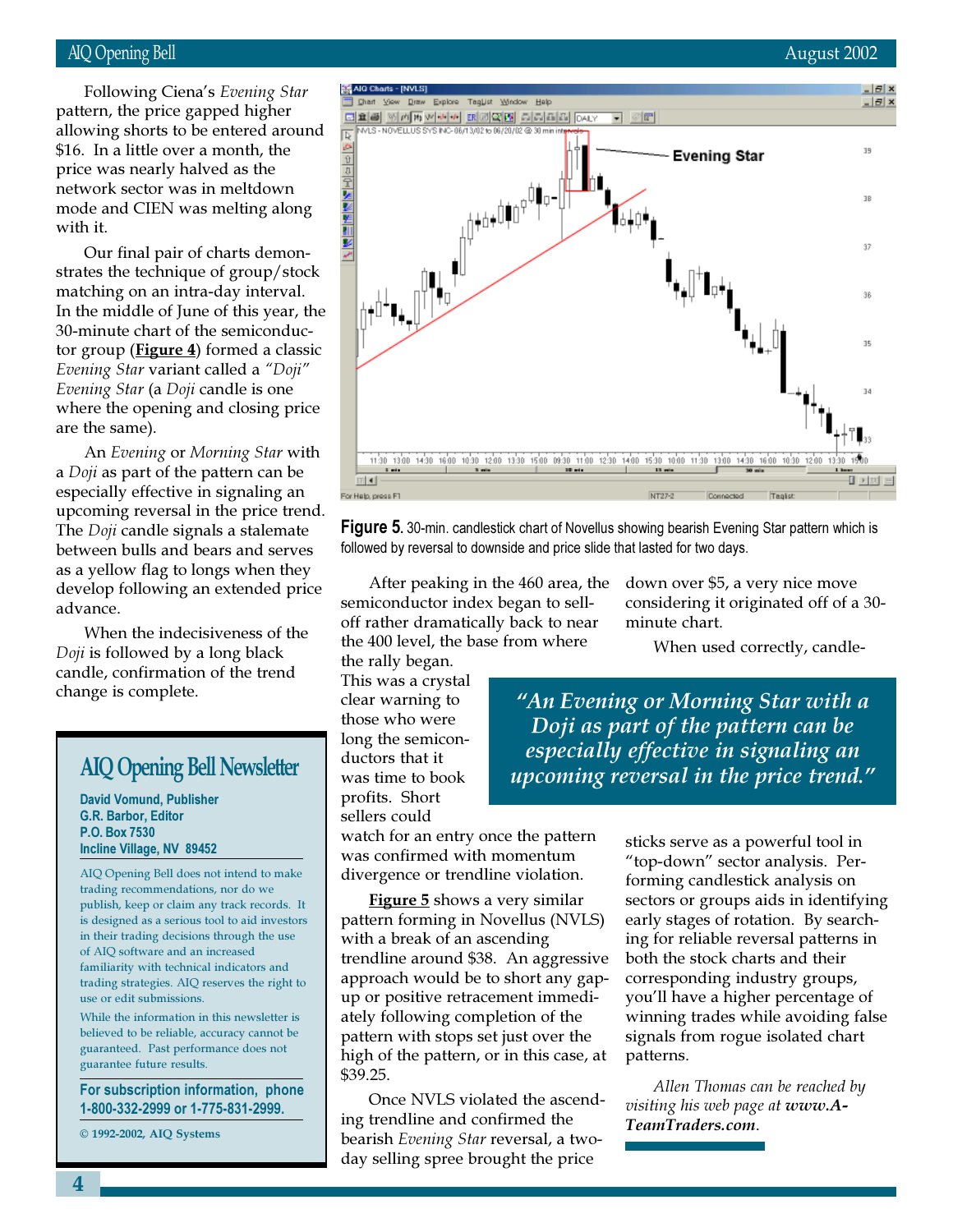# **Market Review**

uly was a terrible month for anyone who was long the market. Both growth and value stocks went down. From the start of the month through the July 23 low, the Dow fell 16.7%, the S&P 500 fell 19.4%, and the Nasdaq Composite fell 16.0%. This was the first time I can recall that the Nasdaq outperformed in a falling market. Late in the month, the market rallied and as of this writing (July 29) about half of the losses have been recovered. Still, the Dow is more than 1000 points below 10,000. J

The market began the month by falling below critical support levels. The S&P 500 had strong support at 940. This level acted as support in September 2001 and in October 1998. Once the S&P 500 fell below this level, sellers rushed for the exits. The 940 level now represents strong resistance and could put a ceiling on any rally over the short-run.

The AIQ market timing model registered two buy signals in July. A 99 buy came on July 24 and a 97 buy came on July 25. This counter-trend model has not fared well in this strong downtrending environment.

Those who follow sector rotation know that in almost every environment there are a few industry groups that do well. That wasn't the case in July, however. Out of about 160 groups in the AIQ Pyramid, only four rose in value through July 26. Automobile Manufacturers-Foreign, Telecommunications-Cellular, Finance-Mortgage Services, and Banks-Southwest all gained about 1%. On the downside, several computer, health, and oil groups lost about 25%. Even the mighty gold group lost a quarter of its value.

Looking forward, we'll see what role August 14 plays in market timing. This is the day CEO's are required to sign off on company accounting books.

#### STOCK DATA MAINTENANCE

#### The following table shows stock splits and other changes:

| <b>Stock</b>         | Ticker      | Split | Approx. Date |
|----------------------|-------------|-------|--------------|
| Wilshire State Bank  | WSBK        | 2:1   | 08/16/02     |
| <b>Tracor Supply</b> | <b>TSCO</b> | 2:1   | 08/20/02     |
| Myers Indus.         | <b>MYE</b>  | 5:4   | 09/3/02      |

#### Trading Suspended:

Alpine Group (AGI), Cell Point Inc. (CLPT), HealthWatch Inc. (HEAL), Immunex Corp (IMNX), Interreliant Inc. (INIT), IVEX Packaging (IXX), JP Realty Inc. (JPR), Maynard Oil Co. (MOIL), ONI Systems (ONIS)

#### Name Changes:

Emulex Corp (EMLX) to Emulex Corp. (ELX) Western Resources (WR) to Westar Energy (WR) Sun Int'l Hotels (SIH) to Kerzner Int'l Ltd. (KZL)

#### **S&P 500 Changes**

**Changes to the S&P 500 Index and Industry Groups:**

Anthem Inc. (ATH) replaces Conseco Inc. (CNC). ATH is added to the Managed Care (HEALTHMC) group.

North Fork Bancorp (NFB) replaces Immunex (IMNX). NFB is added to the Banks (BANKGRP) group.

United Parcel Service (UPS) replaces Royal Dutch Petroleum (RD). UPS is added to the Air Freight & Logistics (AIRFREIG) group.

Goldman Sachs (GS) replaces Unilever NV (UN). GS is added to the Diversified Financial Services (FINANCID) group.

Prudential Financial (PRU) replaces Nortel Networks (NT). PRU is added to the Life & Health Insurance (INSURALI) group.

Electronic Arts (ERTS) replaces Alan Inc. (AL). ERTS is added to the Application Software (COMPUTES) group.

SunGard Data Systems (SDS) replaces Barrick Gold (ABX). SDS is added to the Information Technology (INFOTECH) group.

EBay (EBAY) replaces Placer Dome Inc. (PDG). EBAY is added to the Internet Retail (RETAILIN) group.

Principal Financial Group (PFG) replaces Inco Ltd. (N). PFG is added to the Diversified Financial Services (FINANCID) group.

## **AIQ's 13th Annual Lake Tahoe Fall Seminar**

October 7,8,9, 2002 Harveys Resort, South Lake Tahoe, NV Featuring AIQ Power Users:

- Martha Sipe Rich Denning
	-
- Steve Palmquist Dr. Aaron Atia
- 
- 
- Daniel Zanger Allen Thomas

Seating is limited For more information call 800-332-2999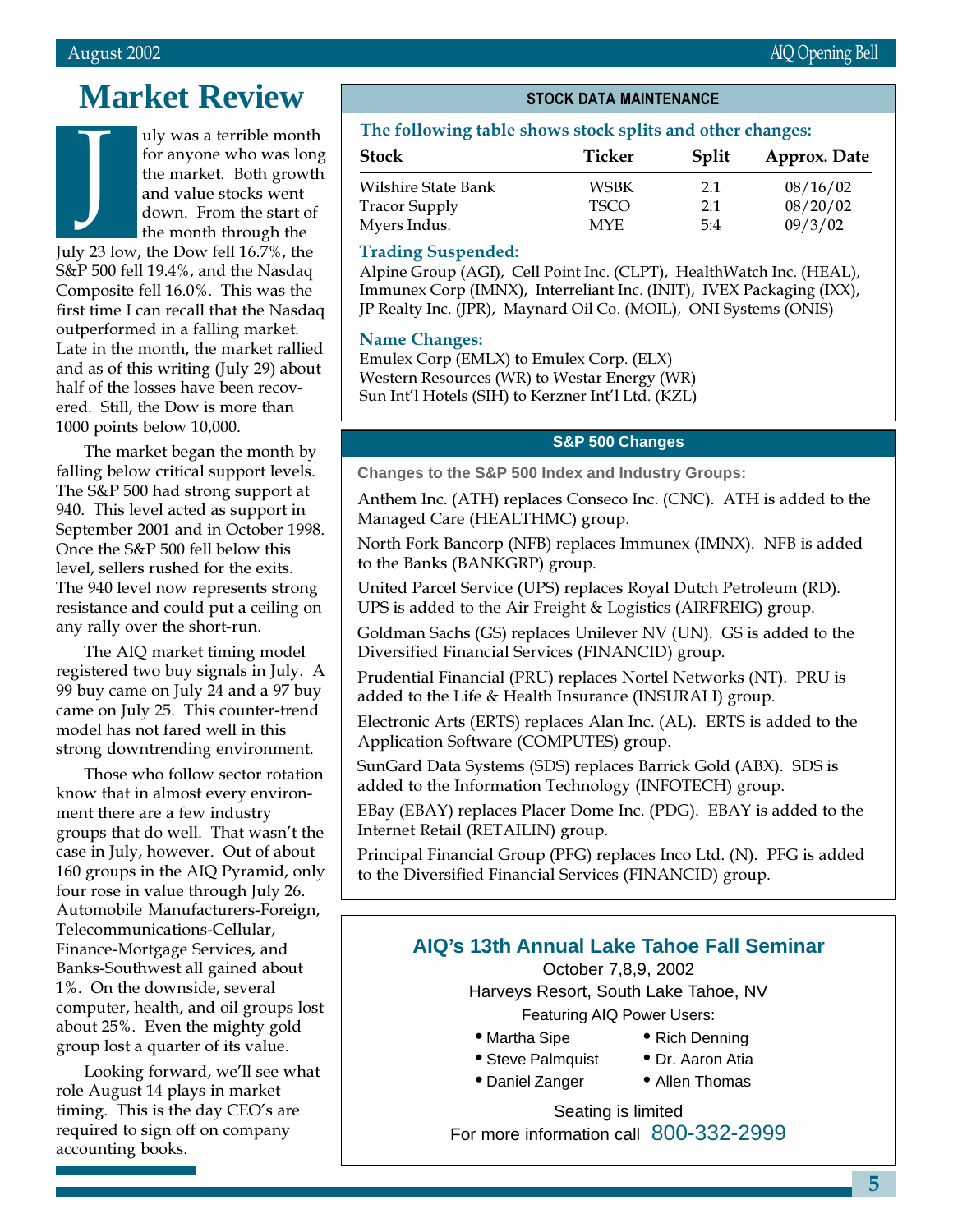## March 2002 In Today's Difficult Market, It Makes Sense to Combine Fundamental and Technical Data

#### By David Vomund

DAVID VOMUND

arket analysts<br>typically fall if<br>the technical of<br>fundamental<br>readministers are typically fall into the technical or fundamental camp. Fundamental

analysts claim technicians are wrong because they buy stocks without knowing anything about the company. Now technicians can strike back claiming fundamental analysts are wrong because the accounting numbers that they analyze can't be trusted. A smaller group of people believes both camps are right. The term used to describe a style that combines fundamental data with technical work is "rational analysis."

In a tough market environment such as the one we are in, rational analysis makes a lot of sense. Risk is

database. One way to do this is to use Value Line Reports, which are available at most public libraries. Instead of running mechanical screenings on a large set of stocks, scans can be run on Value Line's most timely stocks.

To create a list of stocks, go to Trading-Expert Pro's Data Manager. Select List from the menu bar and then New. Enter a

**Specify Dial/Data Strategy** Dial/Data Strategy In situategy selected Deter Select. Save. **Dint** Available Fields Selected Fields Dividend Yield<br>Price/Earnings Ratio Short interest/avg daily vol<u>m|</u><br>Short int - 1 month % change Insider ownership percent  $\blacktriangleright$ CFY earnings estimate NFV earnings estimate **Rearnings growth for CFY**<br>**Rearnings growth(CFY to NFY)**<br>Price to cash flow ◀ Price/Revenue per share Price/Book Ratio Price/Tangible Book Ratio ▸ **Cash to price<br>Cash to price<br>Price to capital spending** 11 Market capitalization Change Fundaremtal Data Sousce Sigt Colonia for Selected Fields 脈 Help

Figure 1. Fundamental Strategy Selection window with data fields provided by Dial/Data listed in left panel.

"A style that combines fundamental data with technical work is termed 'Rational Analysis'.... Risk is lowered when a technical trading model is run on a database of fundamentally attractive stocks."

lowered when a technical trading model is run on a database of fundamentally attractive stocks.

With TradingExpert Pro, the process of combining fundamental and technical data is easy. One possibility is to make an AIQ List of fundamentally attractive stocks and then run AIQ screening reports or Expert Design Studio scans on that list of stocks instead of the entire

name for the list and click OK. Next, select List and then Insert Tickers. Type the tickers separated by semicolons and click OK. If you have a list of tickers in an Excel file, you can use

the Advanced List Edit function to import the list of stocks.

#### AIQ's Fundamentals Module

A list of fundamentally attractive stocks can be automatically generated using TradingExpert Pro's Fundamentals module. Within this module are many choices of prebuilt fundamental strategies. To see what is available, click the Fundamentals icon from the Quick Launch

Menu. From the menu bar, click on Fundamentals and then Specify Strategy. In the upper section of the next window, choose the Select command. A list of the pre-built fundamental strategies will appear. Highlight the strategy you want and click Select Strategy.

For this article, we are going to create our own fundamental screening. During this bear market, value stocks have performed much better than growth stocks. Along the same lines, stocks with dividend yields have generally outperformed stocks without dividend yields. Therefore, we will create a simple fundamental model that searches for stocks that have price-to-earnings ratios (PE ratio) less than 20 and also pay dividends.

The first step in creating this model is to select the PE ratio and dividend yield fields and then retrieve this fundamental data from

6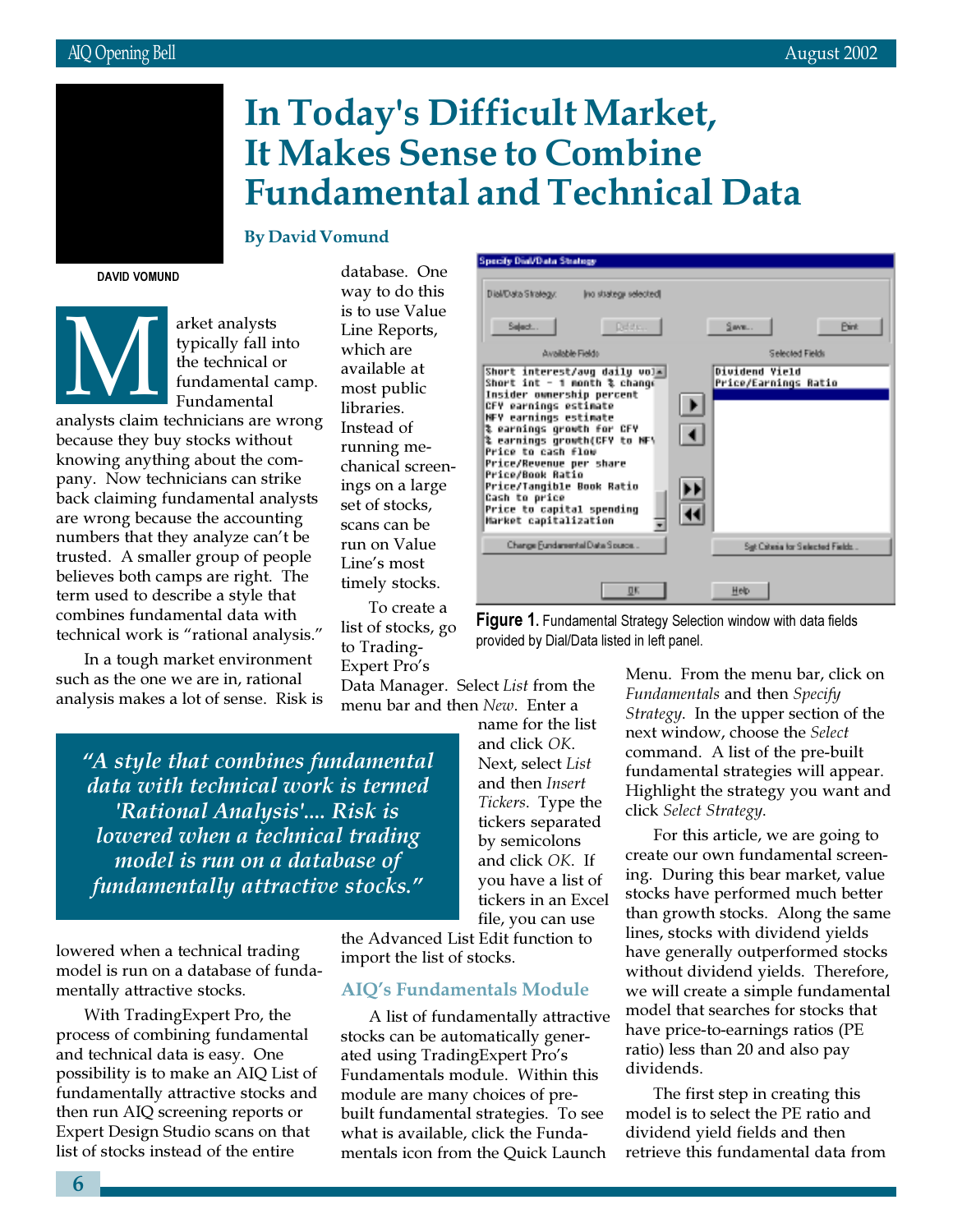your data vendor. In the Fundamentals model, select Fundamentals and Specify Strategy. The available fundamental fields will appear on the left section of the screen. The fields you are interested in should appear on the right section of the screen. Therefore, we highlight the Dividend Yield and Price/Earnings Ratio fields and move them to the right section of the screen (Figure 1). Click Save and name the strategy.

With our two fundamental fields selected, we can now retrieve the yield and PE ratio data for all of the stocks in our database. Go to Communications and place a check mark next to Fundamentals in the upper right portion of the screen. Click Start Update.

With the data retrieved, we can scan for stocks that have a PE ratio less than 20 and a dividend yield greater than zero by using either the Fundamentals module or Expert Design Studio. First, we will explain how to use the Fundamentals module. Later in the article we'll use the Expert Design Studio.

In the Fundamentals module, click on Fundamentals and Specify Strategy. With our two fields on the screen, click Set Criteria for Selected Fields. Double click Dividend Yield. For this demonstration we entered 1 for the minimum value and 15 as the maximum value. That means the stock must have a yield greater than 1%. Any yield over 15 is probably bad data so it is eliminated. Place a check next to Rank field Dividend Yield and set 50 as a Fundamental Rating Weight. Click OK.

Using the same method as above, double click Price/Earnings Ratio. Enter zero as the lower range (i.e., we don't want a stock that is losing money) and 20 as the upper limit. Place a check next to Rank field Price/Earnings Ratio and set 50 as a Fundamental Rating Weight. Continue to click OK until you return to the main Fundamentals page.

By default, the Fundamentals



**Figure 2.** Price performance of screened stocks compared to S&P 500 for past 27 months.

module will stop screening for stocks once 50 stocks pass the model. We want that changed. Click Fundamentals and then Preferences. On the second choice, change the maximum number of symbols in the report to 5000. That way, the limit won't be reached.

It's time to see which stocks pass our screening. Click Fundamentals

and Rerank Fundamental Fields. The ticker symbols for the stocks that pass the screening will appear.

code for our simple model:

rule1 if [Dividend Yield]>1 and [Dividend Yield]<15.

rule2 if [Price/Earnings Ratio]>0.

#### rule3 if rule1 and rule2.

In my database, I found 580 stocks with a dividend yield of at least 1%. 620 stocks had a PE ratio between 0 and 20. Combining these

"Fundamental analysis can help you avoid buying a wildly overpriced stock while technical analysis helps with the timing. This rational analysis approach is made easy with TradingExpert Pro."

Once the screening is completed, select Report and then Build List. This is the list that can be scanned by AIQ reports or Expert Design Studio models.

#### The Expert Design Studio

Once the fundamental data is retrieved from the data vendor, the Expert Design Studio module can also be used to screen for the stocks that pass our criteria. Here is the

two, 304 stocks have both a dividend yield and a PE ratio between 0 and 20. Once the EDS screening is complete, a list file can be created by clicking the Chart List icon.

To get a feel for the behavior of these 304 stocks, we placed them into a group and charted them next to the S&P 500 (**Figure 2**). Notice how well these stocks performed relative to the S&P 500. It wasn't until the last two months that the

7